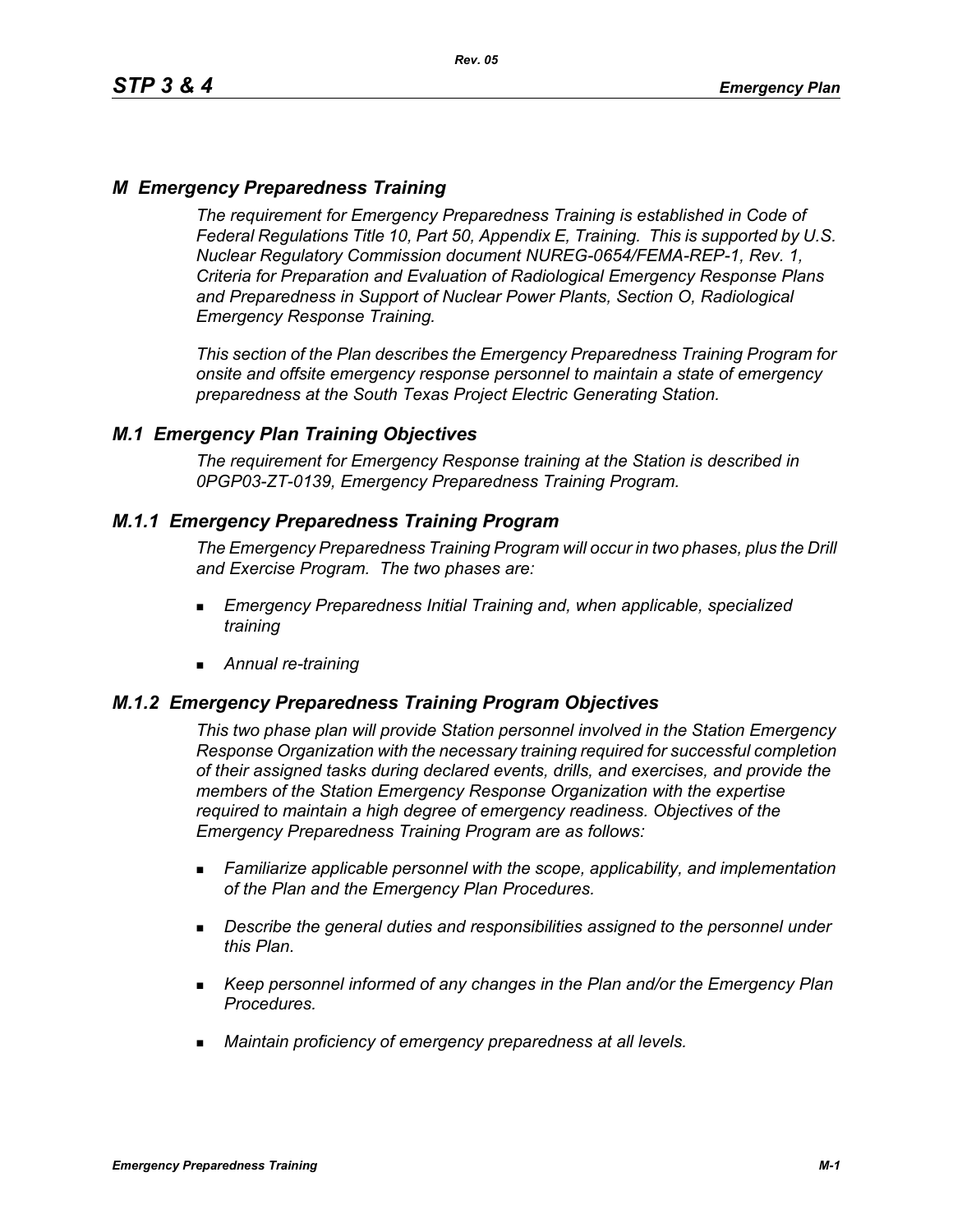# *M.1.3 Emergency Preparedness Training Program Content*

*To meet these objectives, the Emergency Preparedness Training Program will include, but is not limited to the following:*

- *General content of the Plan and procedures*
- *Location of emergency equipment and supplies*
- *Names, locations, and functions of the emergency response facilities*
- *Use of Station communication systems*
- *Personnel accountability, assembly, and evacuation*

## *M.2 Overall Responsibility - Emergency Plan Training*

*The overall responsibility for assignment of Emergency Preparedness Training lies with the Supervisor, Emergency Response as described in approved Plant Procedures.*

## *M.2.1 Emergency Response Facility Managers*

*Each Emergency Response Facility Manager is responsible to ensure the personnel within their facility receive the training required to attend their duties in the Station Emergency Response Organization. Personnel assigned Station Emergency Response Organization duties are responsible to become familiar with their emergency response duties and responsibilities.*

#### *M.2.2 Emergency Response Organization Personnel*

*All Station Emergency Response Organization personnel are not required to have the in-depth training that is required of those personnel who will be in a management position during a declared event. However, cross-training is allowed.*

#### *M.2.3 Annual Retraining*

*Annually, Station personnel shall re-qualify for their position. The requalification may be accomplished by either classroom instruction or through the drill and exercise program by being a participant, mentor, coach, evaluator, or controller, but not as an observer. Multiple assignees to a given key Emergency Response Organization position may receive credit for the same drill if their participation is a meaningful and thorough opportunity to gain proficiency in the assigned position.*

## *M.2.4 Computer Based Training*

*Computer Based Training (CBT) is an acceptable equivalent method for classroom refresher training.*

#### *M.2.5 New Personnel Training*

*New personnel assigned to the Station shall attend applicable Emergency Plan Training prior to assuming any Emergency Response Organization position.*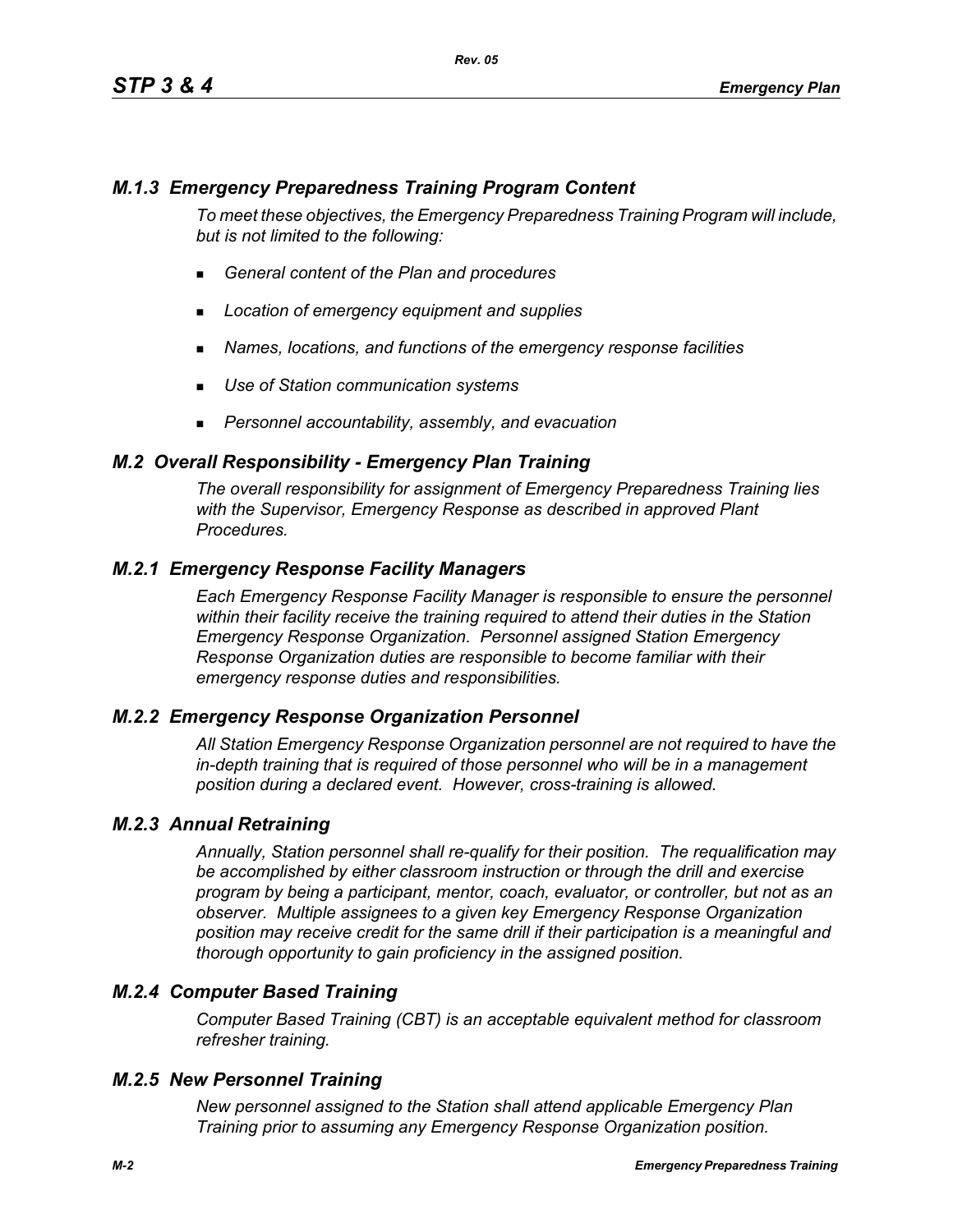# *M.3 Emergency Plan Training*

*Emergency Plan Training shall consist of in-depth knowledge in those areas where Emergency Response Organization personnel have specific duties and responsibilities in implementing the Emergency Plan. The training that each member of the Emergency Response Organization is required to have is provided in approved Plant Procedures. As a minimum, all Station Emergency Response Organization personnel shall receive Emergency Preparedness Initial training.*

- *M.3.1 Emergency Plan Training is developed as a joint effort between the Nuclear Training Department and the Emergency Response Division.*
- *M.3.2 Emergency Plan Training Program lesson plans are developed using applicable guidance from the systematic approach to training process.*
- *M.3.3 Formal training shall be subject to verification by examination. Examinations are derived from approved examination questions using the terminal and enabling objectives identified in the lesson plans.*

# *M.4 Specialized Emergency Plan Training Content*

## *M.4.1 Specialized training shall be conducted to cover the following topics:*

- *Offsite Dose Calculations*
- *Emergency Communications*
- *ICS/ERFDADS/PICS Operation*
- *Offsite Field Teams*
- *Emergency Medical Care*

#### *M.5 Non-Emergency Response Organization Personnel Emergency Plan Familiarization*

*Station personnel not assigned Station Emergency Response Organization duties (non-essential personnel) shall be trained to respond to emergency alarms.*

## *M.6 Specialized Training Methods*

*Training for Station Emergency Response Organization personnel shall include formalized classroom training, examinations, or involvement in the Drill and Exercise Program. It is the intent of this training program to qualify Station Emergency Response Organization personnel in the requirements of the Station Emergency Plan and Procedures. Training is accomplished by two means of instruction.*